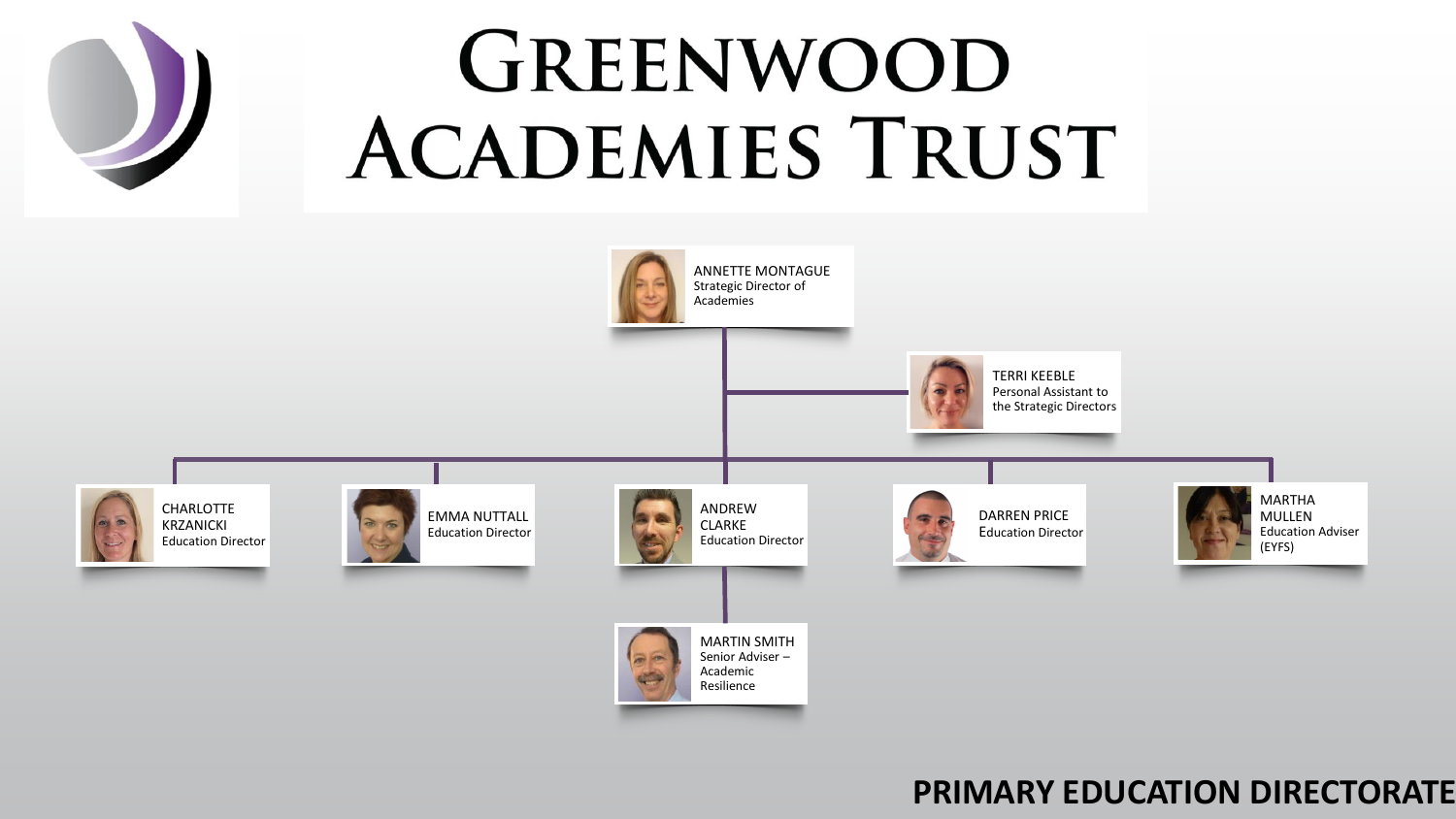



**ANNETTE MONTAGUE** *Strategic Director of Academies* 

*Annette Montague has worked extensively with both the primary and secondary sector supporting schools raise standards and advising on issues including policy, curriculum and leadership development. Currently Annette is a Strategic Director for Academies with a range of responsibilities focused on improving primary academy performance. She was formerly the Head of Education Performance at Leicester City Council, responsible for strategic and operational school and Early Years improvement the city. Prior to this she has had a range of national school improvement and raising achievement roles including Education Director at the Youth Sport Trust and National Science Coordinator at the Specialist Schools and Academies Trust. She has gained the NPQH, achieved an MBA in Education Leadership, has been a facilitator and coach with (now) Ambition Institute and is an accredited Challenge Partner Reviewer.*



**TERRI KEEBLE** *Personal Assistant to the Strategic Directors*

*Terri joined the GAT Team in July 2020 to provide support to the Chief Education Officer and Strategic Directors. Terri brings to GAT over 15 years experience in overseeing and streamlining secretarial and administrative functions, providing comprehensive executive-level support. Highly skilled in delivering sound administrative guidance in complex settings that drive growth and increase efficiency. With additional experience in Human Resources, Financial Accounts and supporting Legal Teams.*



**CHARLOTTE KRZANICKI** *Education Director*

*Charlotte has worked in education for over 20 years and has a wealth of experience leading all aspects of academy life. Previously she led an inclusion team as a SENDco in a large inner city primary school, served as a Designated Safeguarding Lead, English Lead, Assessment Lead, National School of Creativity Lead, Specialist Leader in Education, Deputy Principal, Principal and since 2016 has had the privilege of serving Greenwood Academies Trust as a Primary Senior Education Adviser leading the Peterborough cluster of schools as well as completing her NPQH and NPQEL.*

### **PRIMARY EDUCATION DIRECTORATE**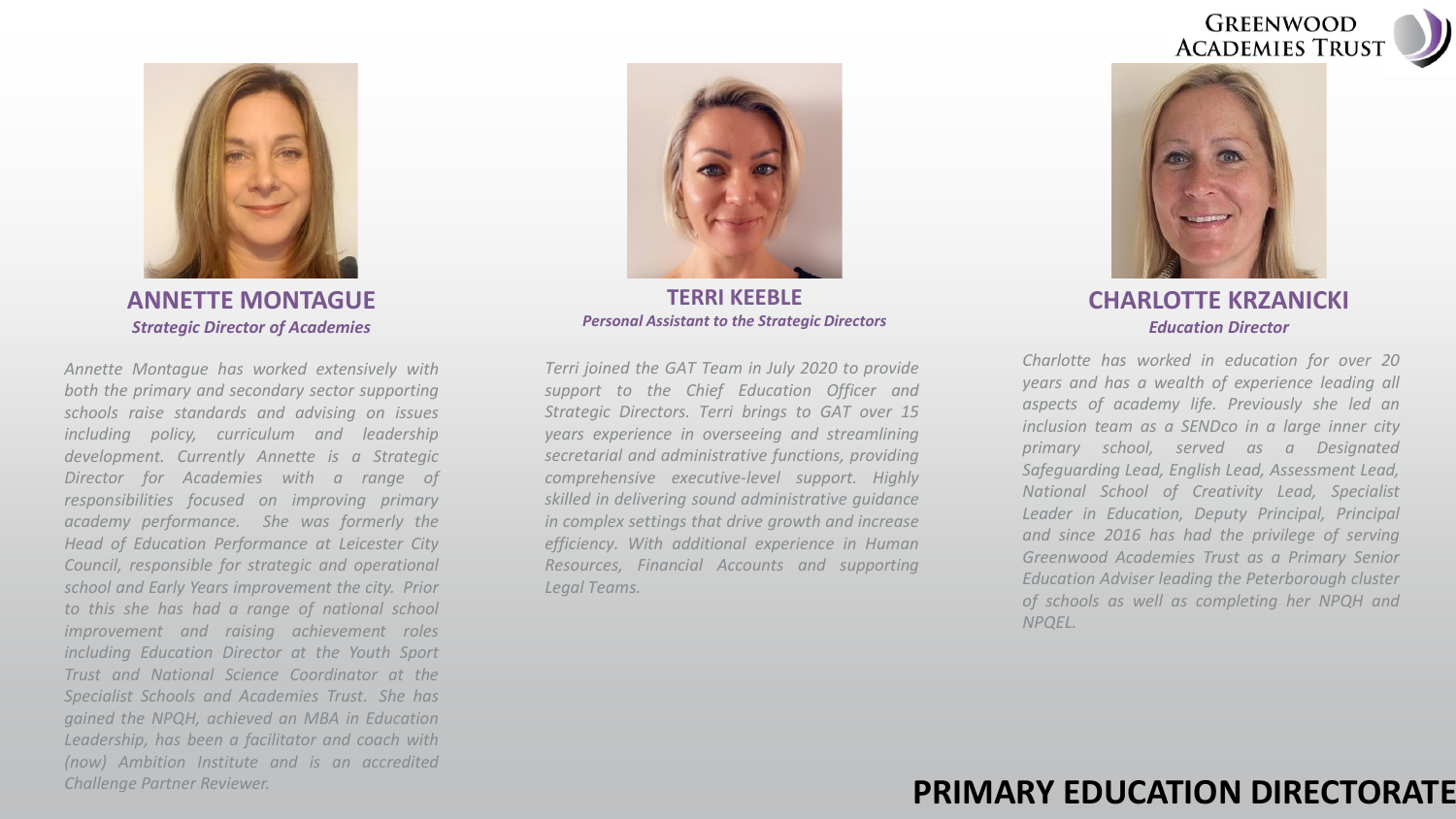



#### **EMMA NUTTALL** *Education Director*

*Emma has worked in primary education in a range of roles for over twenty years of which the majority of her time was spent as a teacher and deputy head teacher working in the city of Leicester. During this time, Emma completed a Master's degree in Business and Administration in Education at the University of Leicester and then her NPQH. Emma became a head teacher in Leicestershire and enjoyed leading a successful school with a dedicated team. After five years, Emma became one of Her Majesty's Inspectors of Schools and worked across the East Midlands inspecting a broad range of primary schools. Emma has a keen interest in leadership and management issues and the challenges this brings to aspiring and serving head teachers. She is a member of the British Educational Leadership, Management and Adminis tration Society.*



**ANDREW CLARKE** *Education Director*

*Andy has had successful Headships in Leicester City, Cambridgeshire and Peterborough and joined GAT in 2012 having gained his NPQH in 2005. In 2016, Andy become one of the new team of Senior Education Advisers for GAT, leading the Corby and Northamptonshire region with academy improvement through challenge and support in the primary academies. His current leadership portfolio is the chair of the curriculum assurance pillar of academy improvement. Along with the wider SEA team, time is spent Quality Assuring academy work across the trust. He is also responsible for developing the trust's education commitment to Equalities, Diversity and Inclusion working in partnership with the People Directorate. Andy also developed an early partnership with Stonewall for GAT and more recently served as an Ofsted Inspector as well as a qualified Pupil Premium Reviewer.*



**DARREN PRICE** *Education Director*

*Darren has had a range of roles within education which have involved supporting and developing others. He has gained valuable experience as a Maths Leader, Lead Teacher for English and Maths, an Advanced Skills Teacher for English, Maths and Teaching and Learning and then as a Teaching and Learning consultant for the Local Authority within Lincolnshire for 5 years. He joined the Trust as a Deputy Principal leading on Teaching and Learning in a Junior Academy where he then became the Principal. During this time the academy moved from being significantly below national average to above national average in all areas for both attainment and progress. He finds working with schools in challenging contexts exceptionally rewarding and provides excellent opportunities to really develop skills within teaching and learning.*

## **PRIMARY EDUCATION DIRECTORATE**